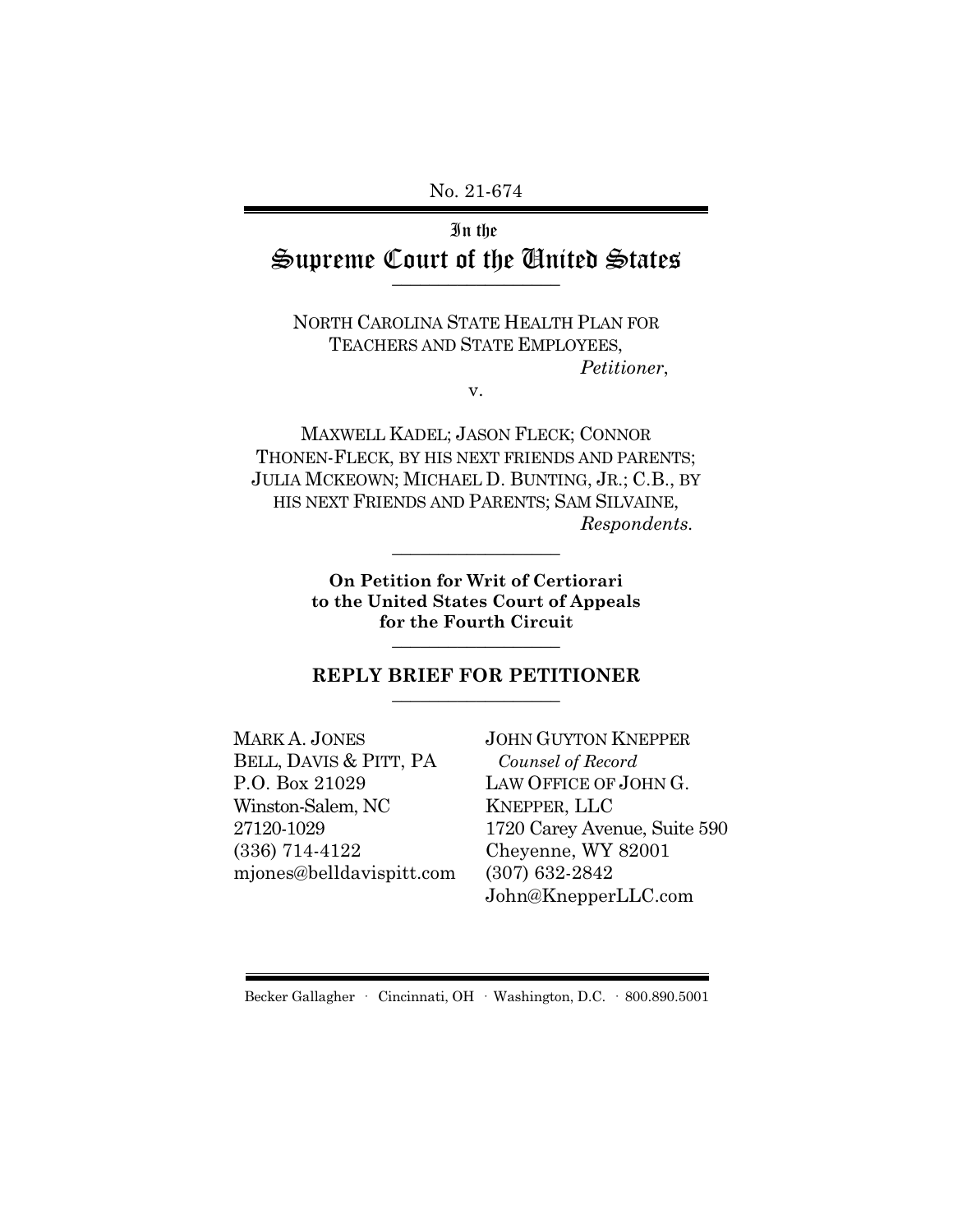# **TABLE OF CONTENTS**

| TABLE OF AUTHORITIES                           |
|------------------------------------------------|
| I. The Court of Appeals' Decision Is Wrong  2  |
| II. This Court's Review Is Warranted Now  9    |
| A. The Court of Appeals' Decision Creates a    |
| B. This Case Represents an Appropriate Vehicle |
|                                                |

i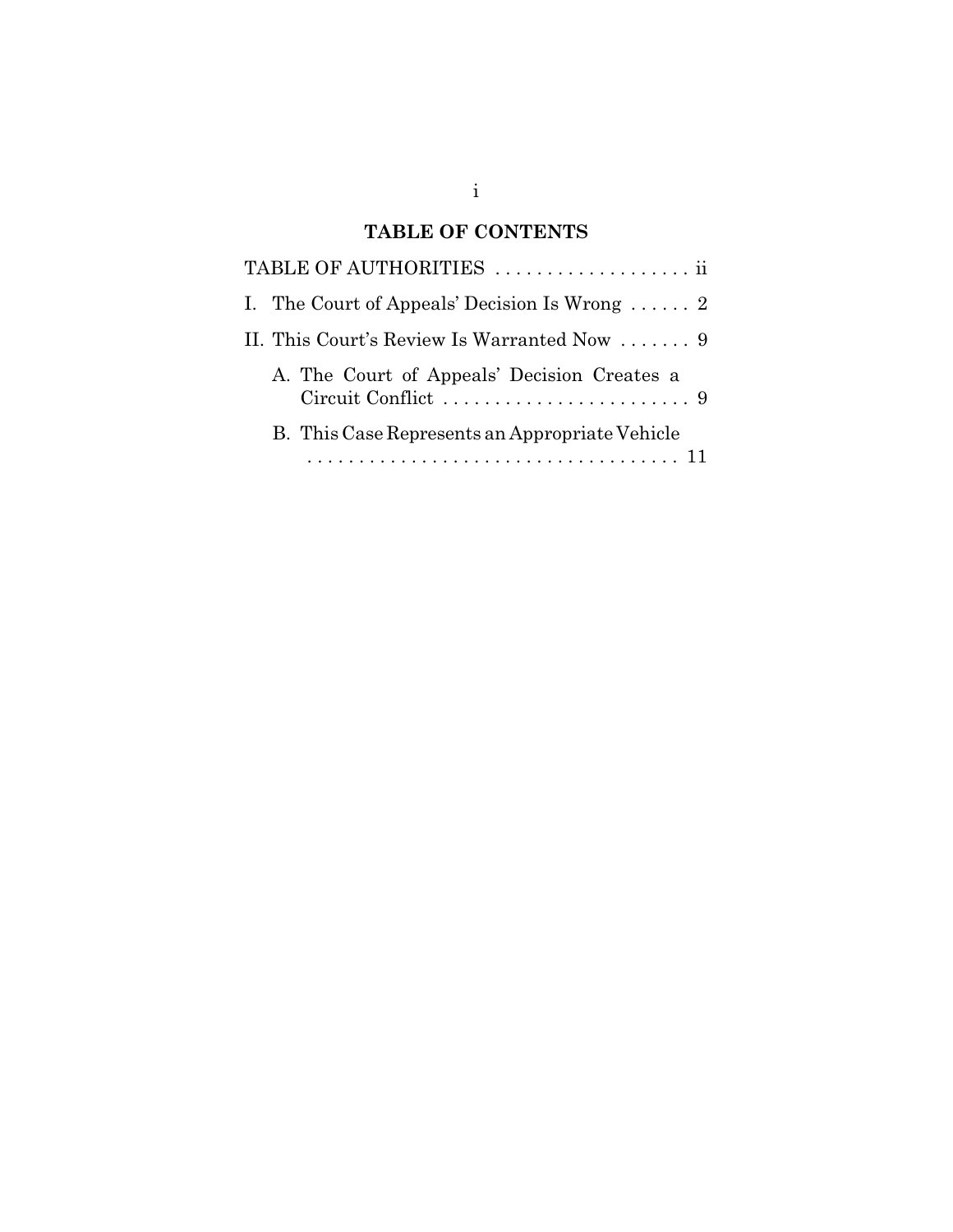# **TABLE OF AUTHORITIES**

# **CASES**

| Buck v. Wash. Metro. Area Transit Auth.,                                                         |
|--------------------------------------------------------------------------------------------------|
| CVS Pharmacy, Inc. v. Doe,<br>141 S. Ct. 2882, 142 S. Ct. 480 (2021) 11, 12                      |
| Dellmuth v. Muth,<br>491 U.S. 223 (1989). $\dots \dots \dots \dots \dots \dots \dots \dots$ 5, 6 |
| Ex parte Young,                                                                                  |
| Franciscan All., Inc. v. Burwell,<br>227 F.Supp.3d 660 (N.D. Tex. Dec. 31, 2016). 12             |
| Levy v. Kansas Dep't of Soc. & Rehab. Servs.,<br>789 F.3d 1164 (10th Cir. 2015). 10              |
| Puerto Rico Aqueduct & Sewer Auth. v. Metcalf                                                    |
| Robinson v. Dep't of Educ.,                                                                      |
| Sossamon v. Texas,                                                                               |
| U.S. v. Marks,                                                                                   |
| United States v. Nordic Vill. Inc.,                                                              |
| Washington v. Davis,                                                                             |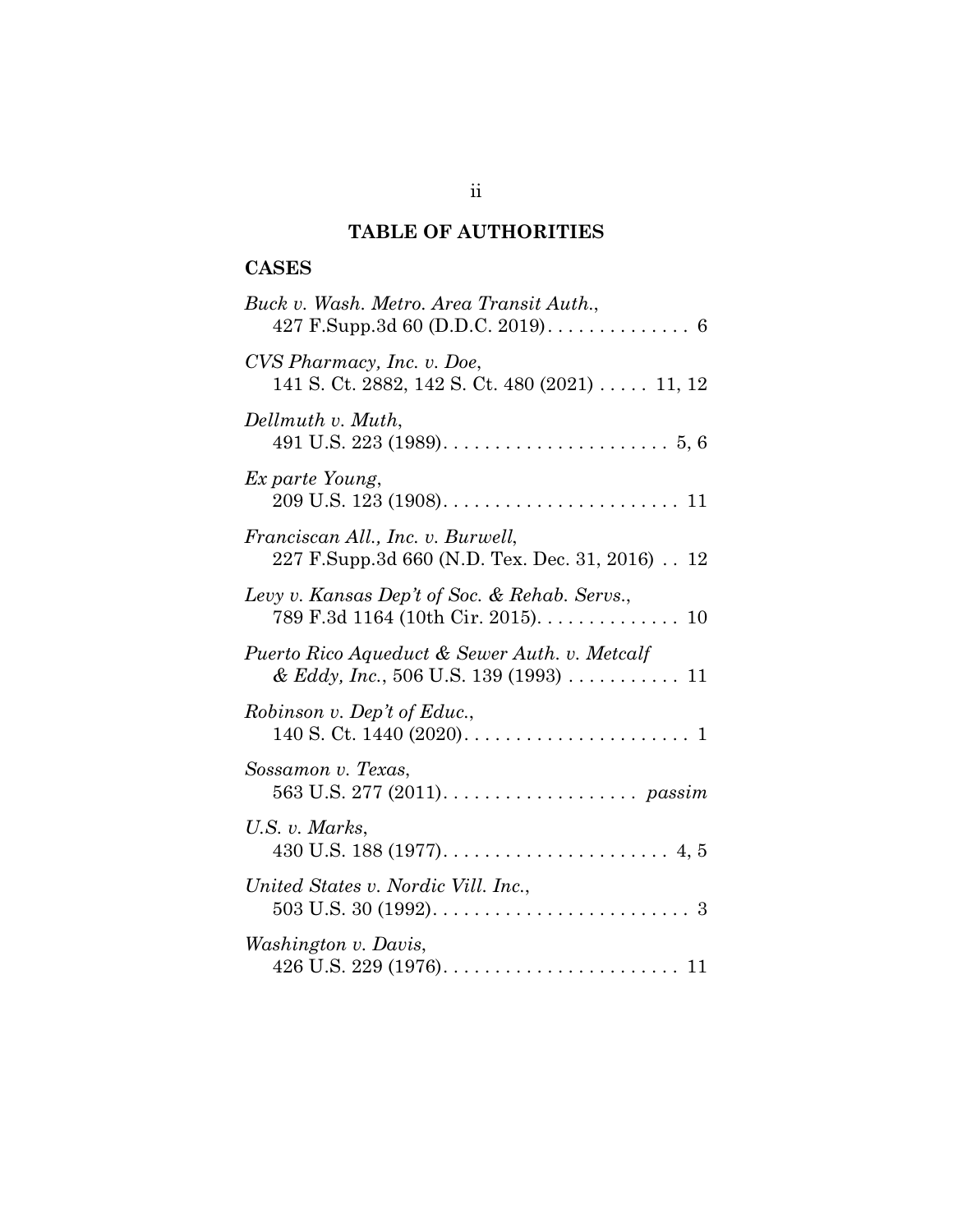# **STATUTES**

| Affordable Care Act, Patient Protection and<br>Affordable Care Act, 124 Stat. 119 (2010) 3, 4 |  |  |
|-----------------------------------------------------------------------------------------------|--|--|
|                                                                                               |  |  |
| <b>RULE</b>                                                                                   |  |  |
|                                                                                               |  |  |

## **OTHER AUTHORITIES**

| 2021 Daily Comp. Pres. Docs. 3 (Nov. 15, 2021),<br>https://bit.ly/3sVFGoy (last accessed Jan. 3,                                  |
|-----------------------------------------------------------------------------------------------------------------------------------|
| Consolidated Appropriations Act, 2021, Div. B.                                                                                    |
| H.R. 3684, 117th Cong., Div. B, Title II, Subtitle C,                                                                             |
| H.R. 3684, 117th Cong., Div. B, Title II, Subtitle C,<br>$\S\S 21301-03(2021) \ldots \ldots \ldots \ldots \ldots \ldots \ldots 7$ |
| H.R. 3684, 117th Cong., Div. F, Title III, §§ 60301-                                                                              |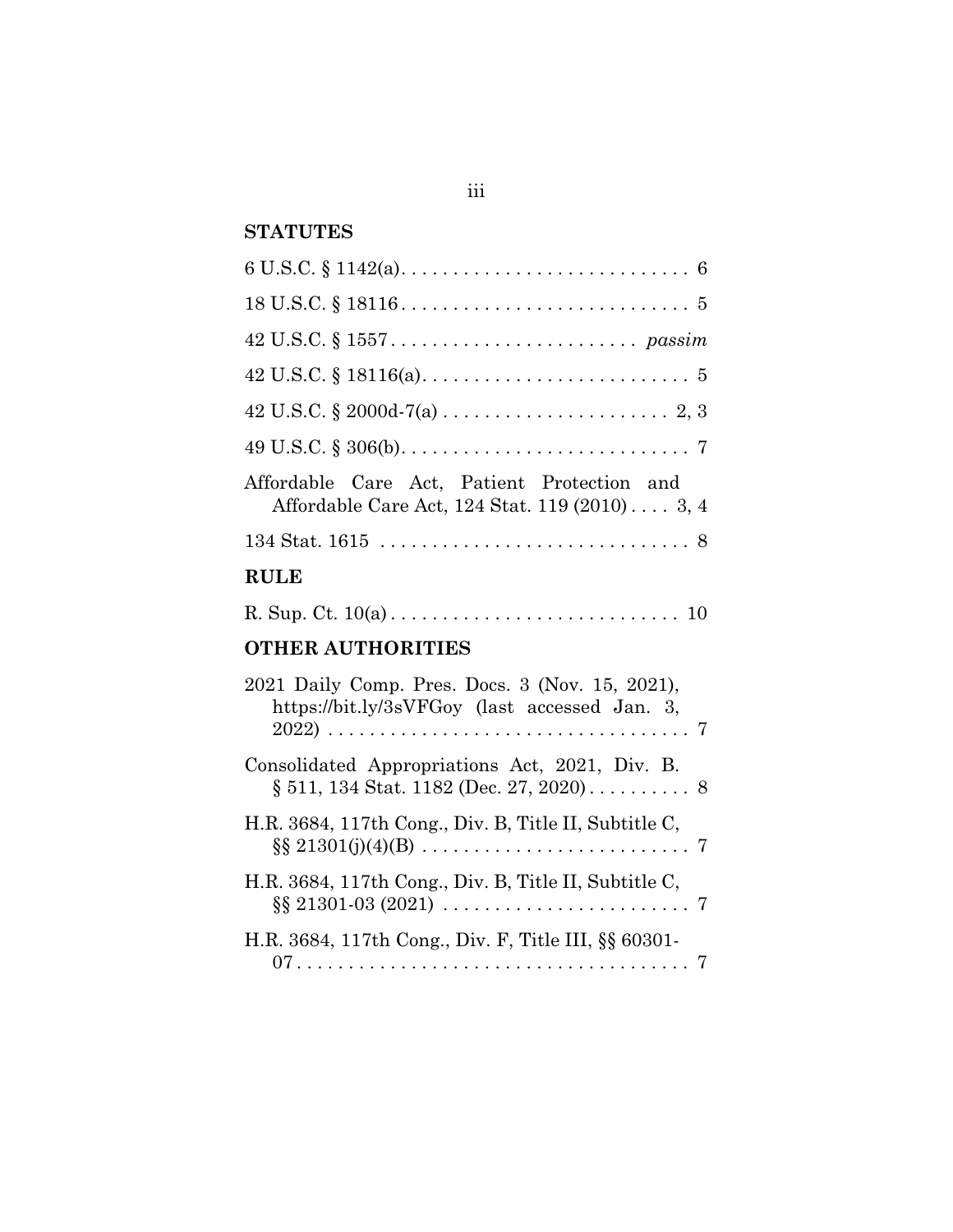| H.R. 3684, 117th Cong., Div. F, Title III,                                                                                                                                       |
|----------------------------------------------------------------------------------------------------------------------------------------------------------------------------------|
| NAT'L ASS'N OF STATE BUDGET OFF., STATE<br>EXPENDITURE REPORT (2021) available at<br>https://bit.ly/3pQTPSe (last accessed Jan. 3,                                               |
| NAT'L DIGITAL INCLUSION ALL., THE<br>INFRASTRUCTURE ACT AND DIGITAL EQUITY ACT<br>PASSED NOW WHAT?, available at<br>https://bit.ly/3eOQ7lq (accessed Jan. 3, 2022) $\ldots$ 7, 8 |
| Title X $\S$ 1001(c), 134 Stat. 3217 8                                                                                                                                           |
| U.S. DEP'T OF TRANS., FACT SHEET, RAILROAD<br>REHABILITATION AND IMPROVEMENT FINANCING,<br>available at https://bit.ly/3EKhdot (last accessed                                    |
| USASPENDING, available at http://usaspending.gov<br>(last accessed Jan 3, 2022) $\ldots \ldots \ldots \ldots \ldots 1$                                                           |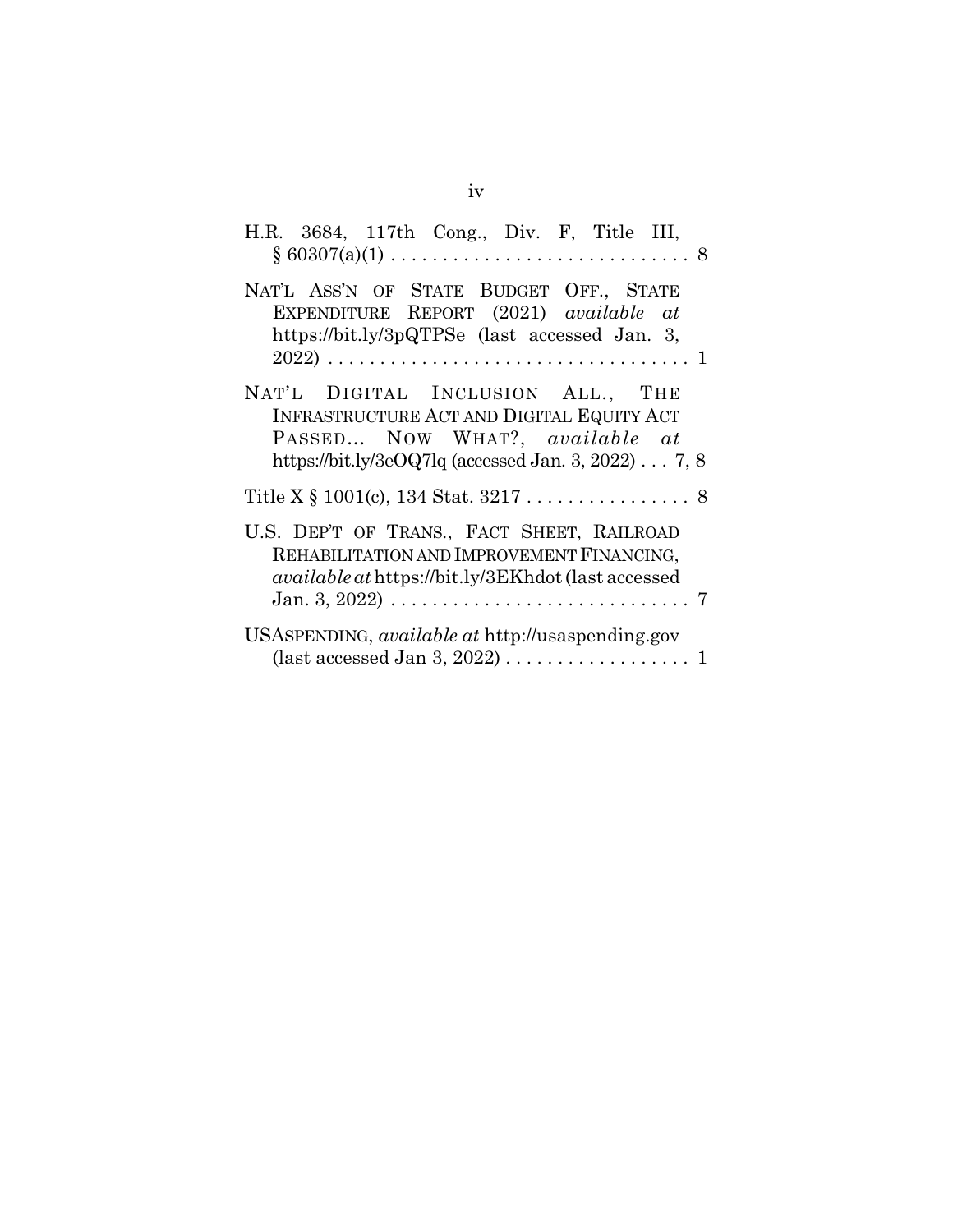Respondents defend the decision below, minimize its importance, and argue that review would be premature. However, their contentions lack merit. The Court should grant certiorari now.

"The question whether sovereign immunity has been waived is one of critical importance to any functioning government, but particularly to a democratic republic." *Robinson v. Dep't of Educ.*, 140 S. Ct. 1440, 1441 (2020) (Thomas, J., dissenting from denial of certiorari). Petitioner cannot evade or otherwise ameliorate the injury created by the Fourth Circuit's decision.

The question this Court deferred in *Sossamon*—whether the residual clause in a 1987 statute can provide an "unequivocal textual waiver" of sovereign immunity for a subsequent statute—is now critical. *Sossamon v. Texas*, 563 U.S. 277, 292 (2011). The United States has spent \$3.46 trillion in response to COVID-19, with much of this assistance passing through the States. *See* USASPENDING, *available at* http://usaspending.gov (last accessed Jan 3, 2022). The States estimate that their spending for the 2021 fiscal year will reach \$2.65 trillion. NAT'L ASS'N OF STATE BUDGET OFF., STATE EXPENDITURE REPORT at 1 (2021) *available at* https://bit.ly/3pQTPSe (last accessed Jan. 3, 2022). This includes a 35.7 percent increase in the federal funding allocated to the States "directly related to the COVID-19 pandemic response and recovery efforts." *Id.*

This federal spending highlights the need for the Court to "proceed expeditiously to correct the constitutional error here." Pet. App. at 94. Maryland,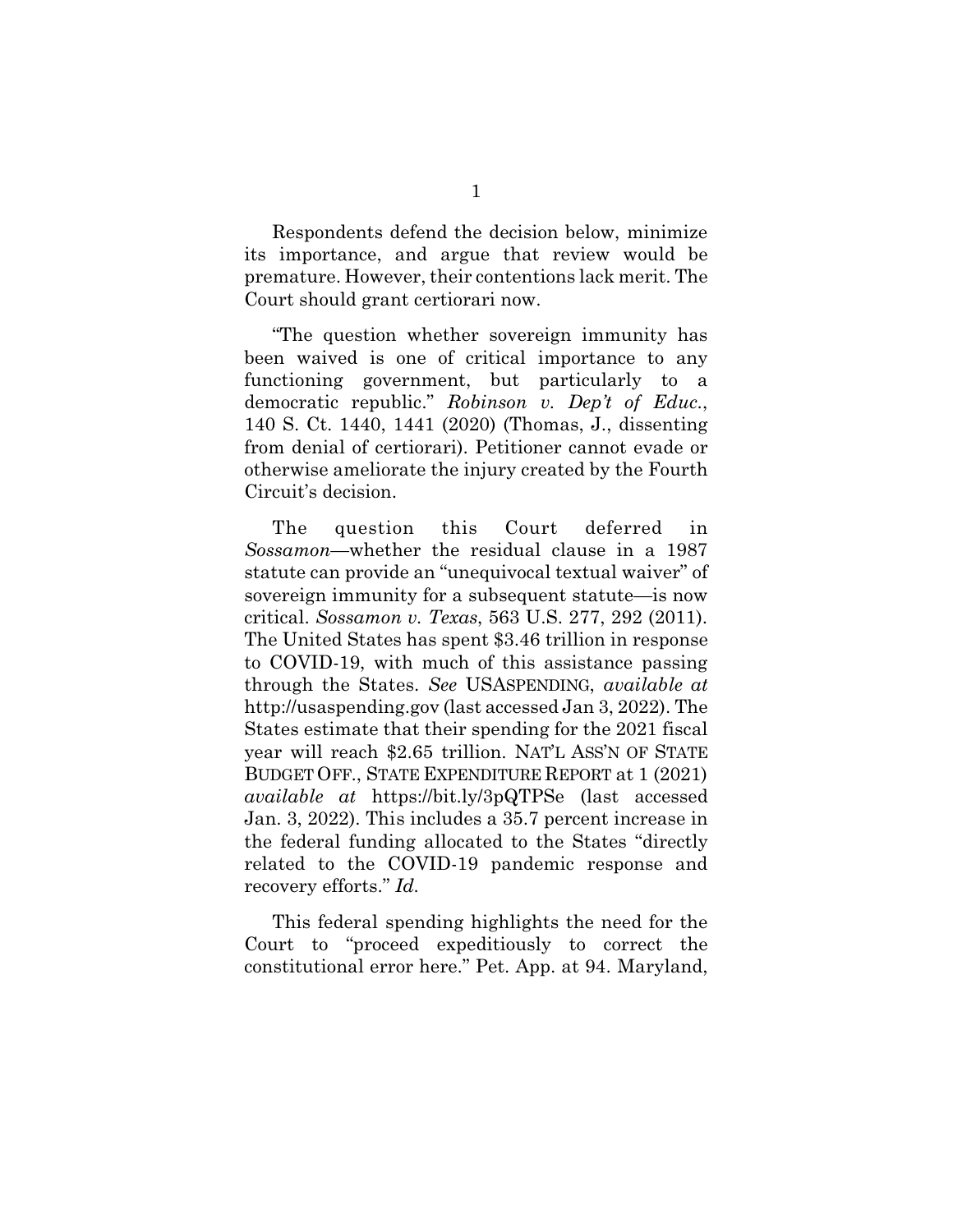North Carolina, South Carolina, Virginia, and West Virginia deserve assurance that their partnership with the federal government at this difficult time does not include hidden litigation consequences that are absent for other states.

#### **I. The Court of Appeals' Decision Is Wrong.**

1. While the Spending Clause provides a path to relax this "important constitutional limitation on the power of the federal courts," the Supreme Court's test for Congressional legislation is "stringent": the "text of the relevant statute" must "unequivocally express[ ]" Congress's demand and elicit a "clear declaration" from the State that it "consents to suit." *Sossamon*, 563 U.S. at 284.

Respondents concede that the Fourth Circuit panel members did not agree how Congress 'unequivocally expressed' its demand for waiver of sovereign immunity in the 'text of the relevant statute.' Opp. at 9-11; Pet. Br. at 26-28. Chief Judge Gregory would hold that Congress has demanded a waiver of sovereign immunity under the residual clause of 42 U.S.C. § 2000d-7(a) whenever a law is federal and the law includes as one of its provisions, a prohibition against discrimination by recipients of Federal financial assistance. Opp. at 9. Judge Diaz would hold that Congress has only demanded a waiver of sovereign immunity to enforce a provision that, itself, prohibits discrimination by recipients of federal funds. He would not find a waiver to enforce every provision in an omnibus statute. Opp. at 10-11.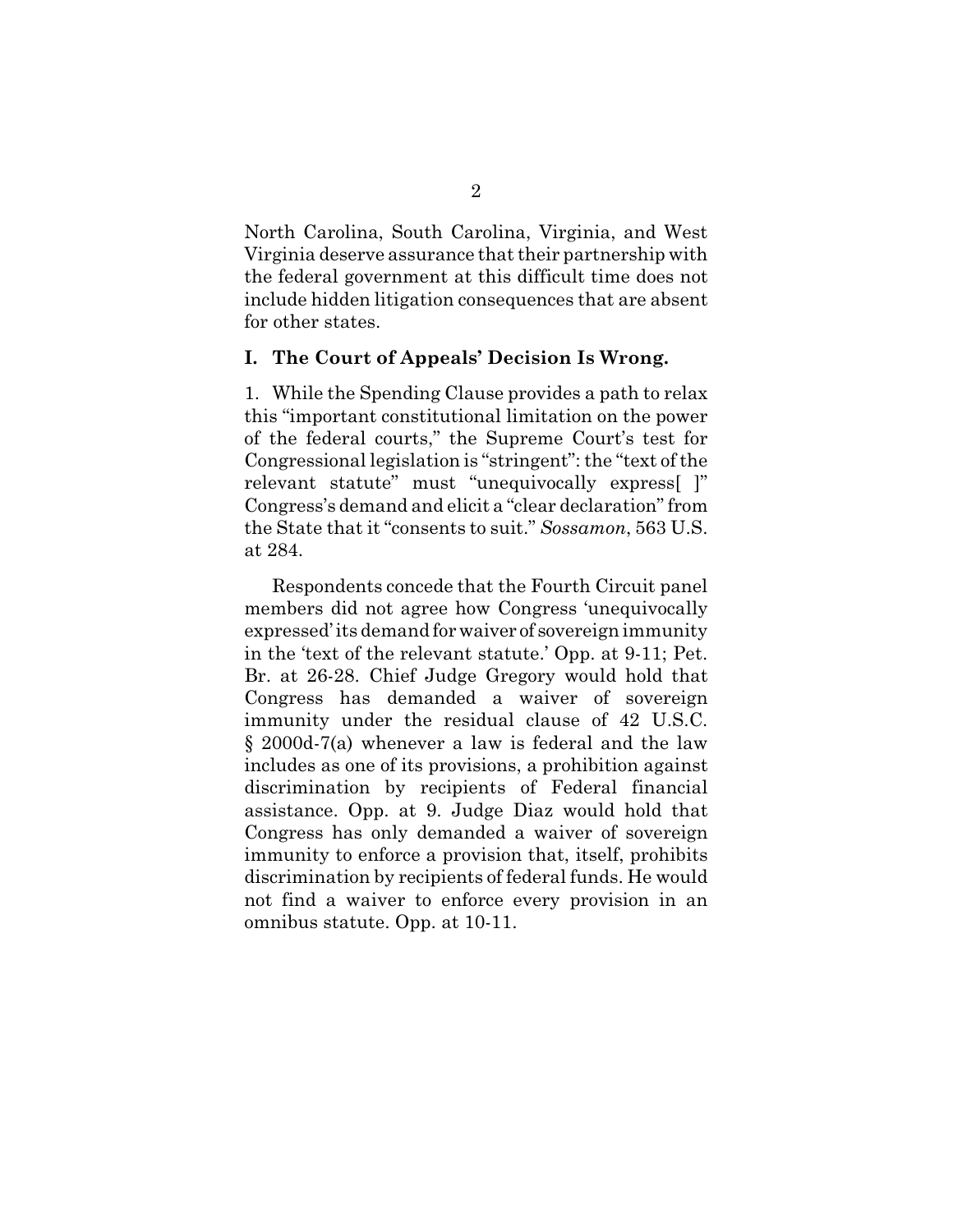That said, "nothing in either opinion" by Chief Judge Gregory or Judge Diaz "persuasively demonstrates how either [interpretation] is the *only* plausible reading" of the residual clause at issue here. Pet. App. at 77 (Agee, J., dissenting). This ambiguity alone is sufficient to resolve the dispositive question. Pet. App. at 78. Statutory language is "construed strictly in favor of the sovereign" and against a waiver of sovereign immunity, allowing only "what the language **requires**." *United States v. Nordic Vill. Inc.*, 503 U.S. 30, 34 (1992) (emphasis added). When there is a "plausible" reading that preserves sovereign immunity, then "a reading imposing monetary liability . . . is not 'unambiguous' and therefore should not be adopted." *Id.* at 37. To find an unequivocally expressed demand for a clear waiver of sovereign immunity, the federal courts must have more than a plausible interpretation or even a 'better' interpretation that permits waiver of immunity. *Compare* Opp. at 17.

To defend the opinion below, Respondents expand the meaning of the "last antecedent" rule (a limiting clause or phrase should ordinarily be read as modifying only the noun or phrase that it immediately follows) in a manner that no judge considered. Respondents argue that a refined application of this canon of construction leads to Judge Diaz's interpretation because the phrase at issue—"provisions of any other Federal statute prohibiting discrimination by recipients of Federal financial assistance," 42 U.S.C.  $\S$  2000d-7(a)—is a "precise and integrated clause." Opp. at 13-14. Respondents also urge that § 1557, a "Miscellaneous provision" enacted as part of the Affordable Care Act, Patient Protection and Affordable Care Act,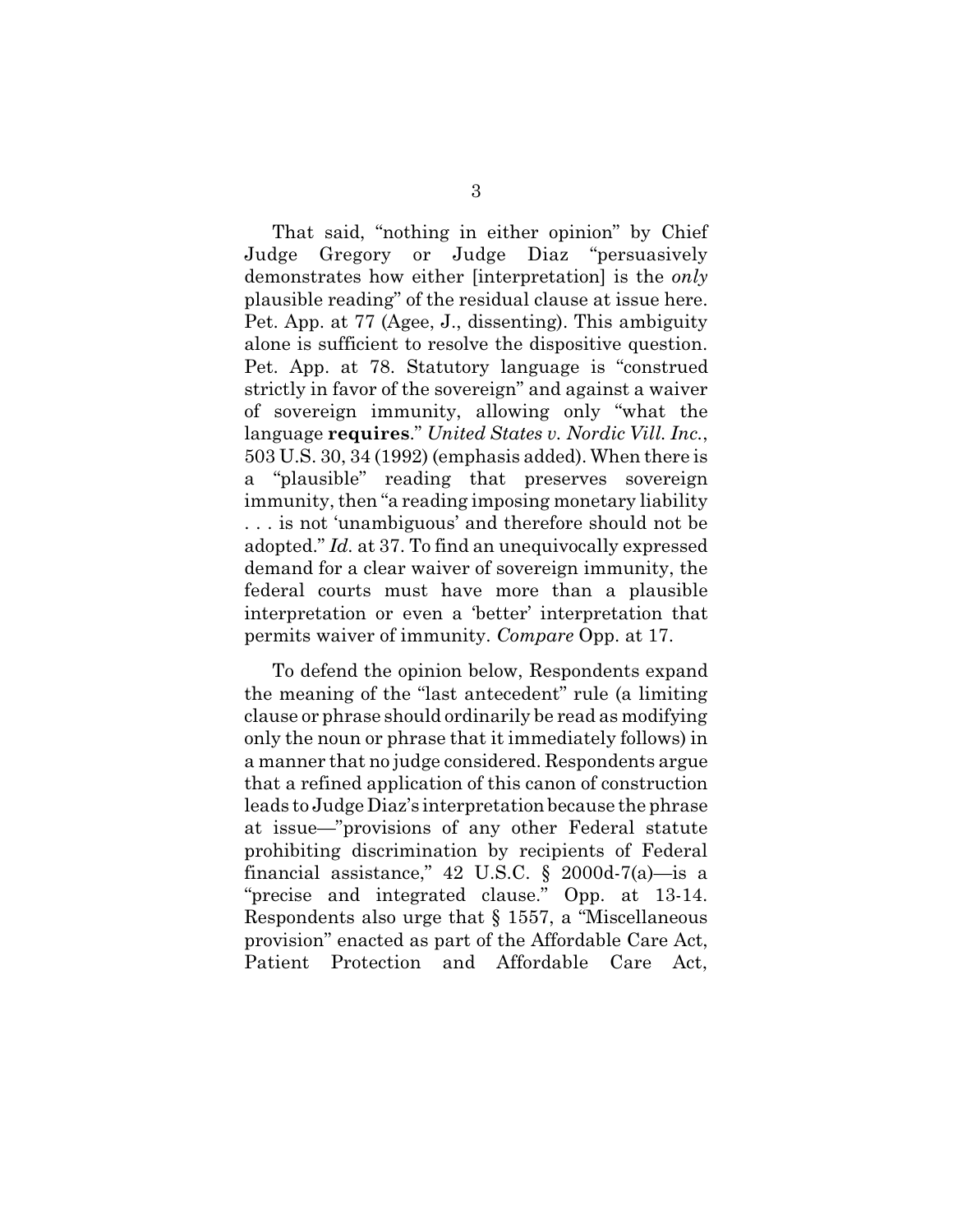124 Stat. 119, 121 (2010), is in fact "itself a federal statute" independent of its inclusion in "an omnibus piece of legislation," Opp. at 14-15. In support of this theory, Respondents minimize the scope of Chief Judge Gregory's interpretation by citing *United States v. Marks* for the proposition that Judge Diaz's "narrower" opinion should control. Opp. at 14 n.1 (citing *U.S. v. Marks*, 430 U.S. 188, 193 (1977)).

Respondents' citation to *Marks* is itself a concession that the Fourth Circuit has erred. *Marks* provides that "[w]hen a fragmented Court decides a case and no single rationale explaining the result enjoys the assent [of the majority], the holding of the Court may be viewed as that position taken by those Members who concurred in the judgments on the narrowest grounds." 430 U.S. at 193. Chief Judge Gregory did not agree with Judge Diaz's interpretation of the last antecedent rule, Pet. App. at 27 n.5, and Judge Diaz found it "unnecessary to decide" whether § 1557 is a standalone demand for a waiver of sovereign immunity, so he concurred only in "those [unspecified] portions of Chief Judge Gregory's opinion that affirm the district court's reasoning," Pet. App. at 49-50.

There can be no "clear declaration" by a State that it has waived its immunity, *Sossamon*, 563 at 284, by a "fragmented Court" that has "no single rationale explaining the result," *Marks*, 430 U.S. at 193. This is especially true given that neither the Respondents nor the Petitioner can discern which "part" of Chief Judge Gregory's opinion was joined by Judge Diaz. Chief Judge Gregory decided that he did not need to fully interpret the residual clause, because the sovereign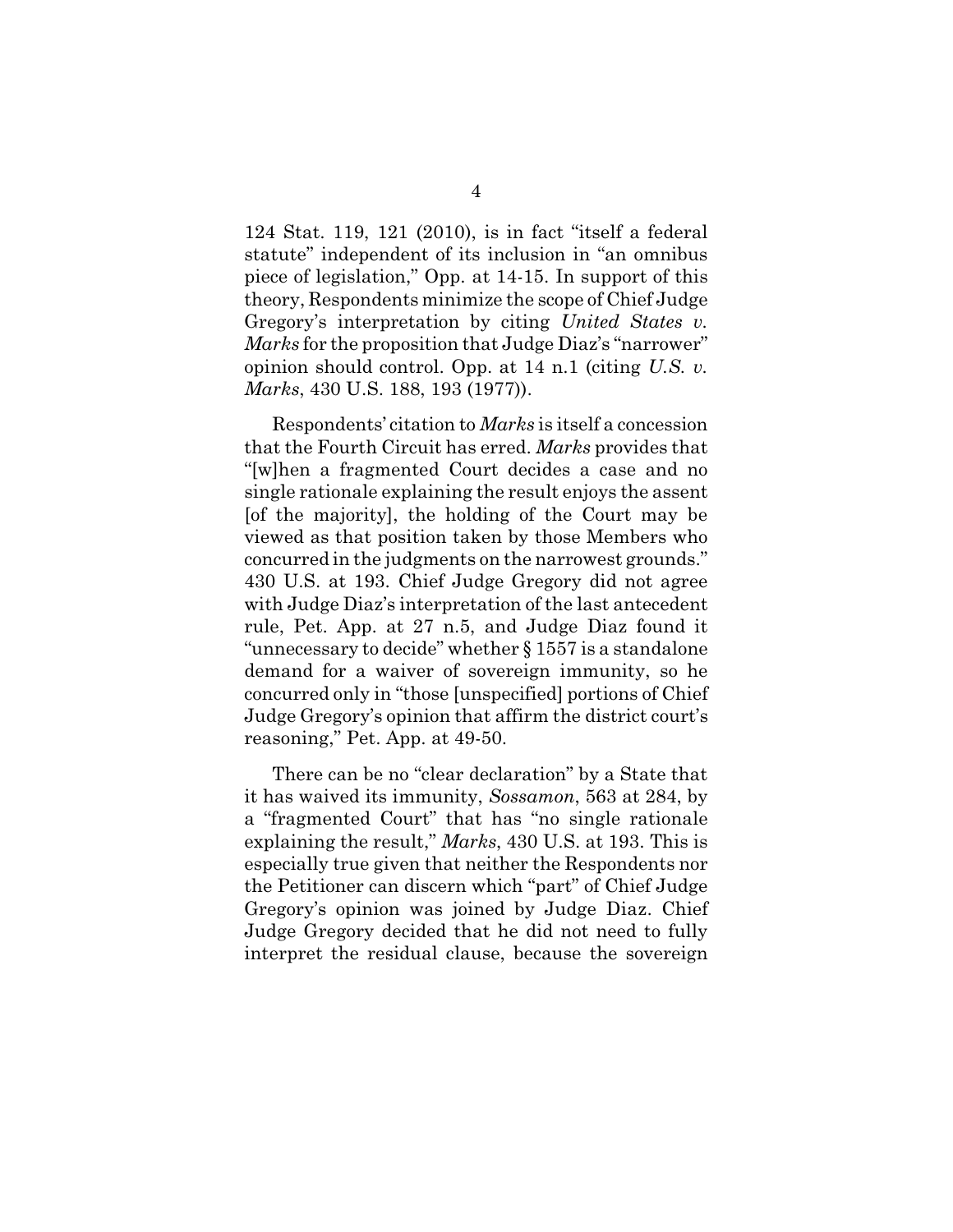immunity waiver "clearly applies" "regardless" of the interpretation. Pet. App. at 27 n.5. Judge Diaz "join[ed] Chief Judge Gregory in affirming the district court's judgment." Pet. App. at 33. While other portions of Judge Diaz's opinion refer to concurrence with a "part" of the Chief Judge's opinion, neither opinion specifically identifies agreement other than on the outcome. Sovereign immunity requires more.

2. Respondents also defend Chief Judge Gregory's alternative conclusion that  $\S$  1557 of the Affordable Care Act, 18 U.S.C. § 18116, itself unequivocally expresses a Congressional demand for a waiver of state sovereign immunity. Opp. at 16 17. While § 1557 never refers to States or sovereign immunity, Respondents cite Justice Scalia's concurring opinion that Congress can demand a waiver of sovereign immunity "without explicit reference to state sovereign immunity or the Eleventh Amendment." *Dellmuth v. Muth*, 491 U.S. 223, 233 (1989) (Scalia, J., concurring). But Respondents critically fail to acknowledge that Justice Scalia never implied that a waiver of sovereign could be accomplished without any reference in the statutory text to **States at all**, as is the case in § 1557. 42 U.S.C. § 18116(a).

3. With few arguments in support of the "fragmented" opinion below, *Marks*, 430 U.S. at 193, Respondents seek to minimize the effect of the Fourth Circuit's opinion. Opp. at 1-2. Respondents claim that § 1557 of the Affordable Care Act is "the only law Congress has enacted pursuant to the Spending Clause to prohibit discrimination by a recipient of Federal financial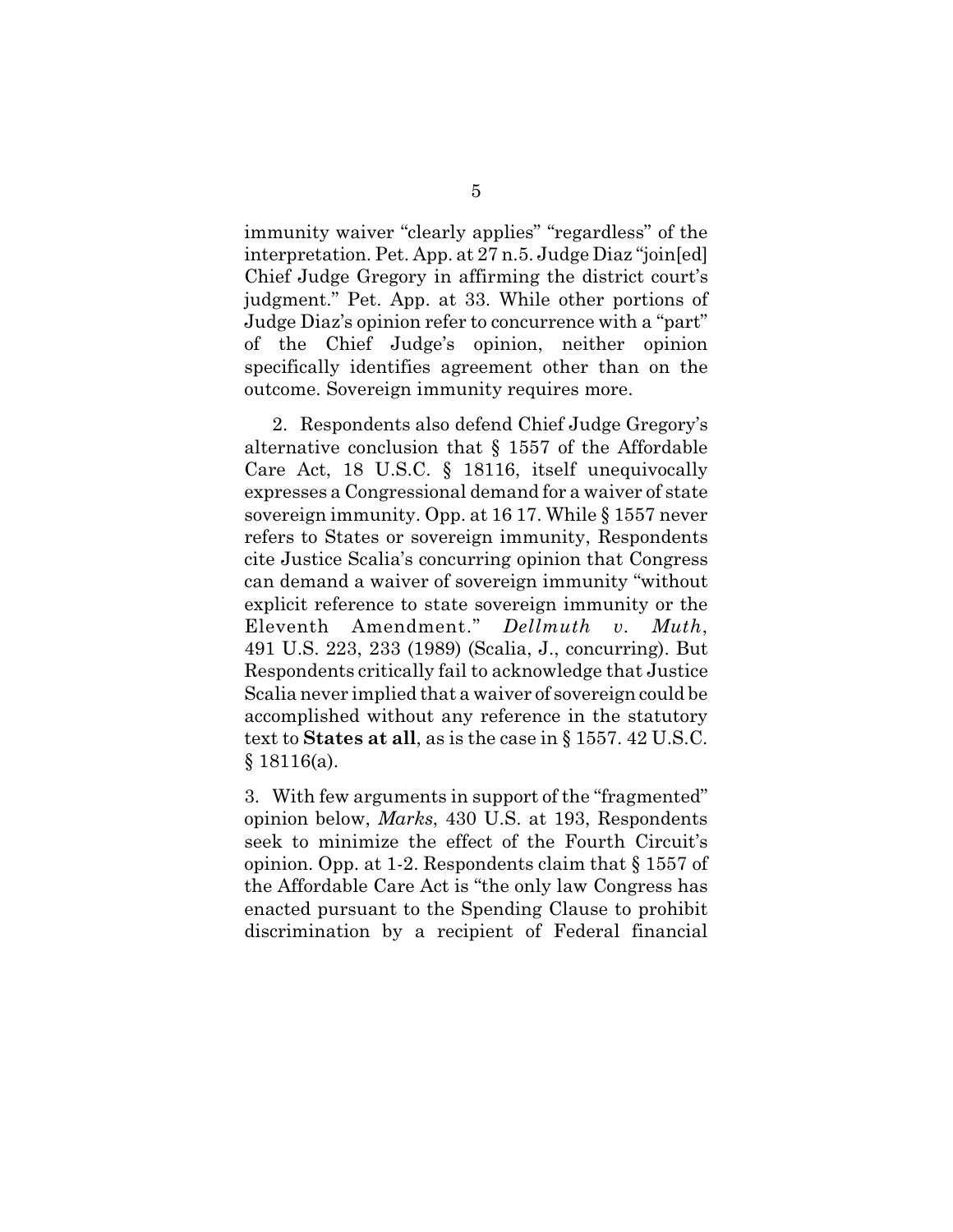assistance since enacting CRREA." *Id.* at 2. This is incorrect.

As Petitioner previously noted, Judge Moss has already confronted a claim that CRREA extends a waiver of sovereign immunity to claims of discrimination by whistleblowers under 6 U.S.C. § 1142(a), a statute enacted in 2007. Pet. Br. at 33 (citing *Buck v. Wash. Metro. Area Transit Auth.*, 427 F.Supp.3d 60 (D.D.C. 2019)). Respondents also carefully limit their assertion—§ 1557 is the "only" law "since enact[ment of] CRREA" in 1987—in order to direct this Court away from the multiple significant statutory schemes impacted by CRREA. *Compare* Opp. at 2 *with* Pet. Br. at 20 (citing district court case involving a claim of sovereign waiver under CRREA to enforce the Fair Housing Act of 1968).

Respondents' argument that § 1557 is unique because no other provision has its precise "linguistic formulation," Opp. at 4, is beside the point. Respondents cannot simultaneously cite Justice Scalia's *Dellmuth* concurrence for the proposition that no magic words are required to waive sovereign immunity, 491 U.S. at 233, and seek to limit the Fourth Circuit's interpretation of CRREA with an argument that § 1557's magic words dispositively differ from other statutory provisions.

One need not look beyond the past year to find provisions that forbid discrimination in federally funded programs. Just as it did in § 1557, Congress has repeatedly folded these provisions into an omnibus bill, which Respondents concede is a "common modern occurrence." Opp. at 15. Like § 1557, most of these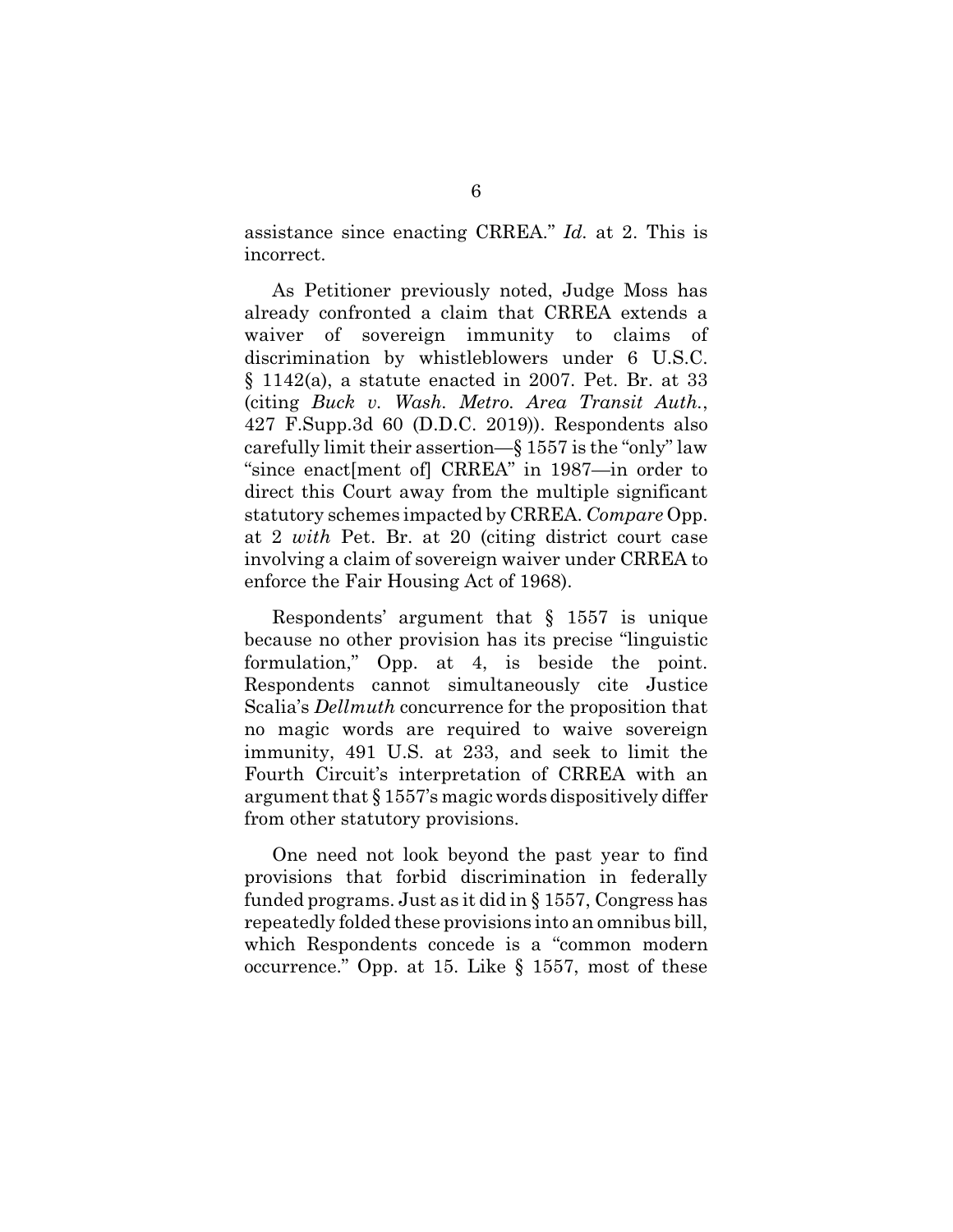provisions do not refer to States at all. Those that do lack any indication that "Congress has specifically considered state sovereign immunity and has intentionally legislated on the matter." *Sossamon*, 563 U.S. at 290.

On November 15, 2021, President Biden signed the Infrastructure Investment and Jobs Act int0 law. 2021 Daily Comp. Pres. Docs. 3 (Nov. 15, 2021), https://bit.ly/3sVFGoy (last accessed Jan. 3, 2022). This statute reforms and re-enacts the Railroad Rehabilitation and Improvement Financing program as chapter 224 of Title 49 of the U.S. Code. H.R. 3684, 117th Cong., Div. B, Title II, Subtitle C, §§ 21301-03 (2021). The railroad improvement program provides "loans and loan guarantees for railroad capital improvements" from the United States to, among others, "State and local governments" and "government sponsored authorities." U.S. DEP'T OF TRANS., FACT SHEET, RAILROAD REHABILITATION AND IMPROVEMENT FINANCING, *available at* https://bit.ly/3EKhdot (last accessed Jan. 3, 2022). The law extends the application of 49 U.S.C. § 306(b), which forbids anyone from being "subject to discrimination . . . because of race, color, national origin, or sex" in any program funded by the various transportation programs. 49 U.S.C. § 306(b). *See* H.R. 3684, 117th Cong., Div. B, Title II, Subtitle C,  $\S\S 21301(j)(4)(B)$ .

The infrastructure bill also includes the "Digital Equity Act of 2021," H.R. 3684, 117th Cong., Div. F, Title III, §§ 60301-07, creating grant programs to increase access to the Internet, NAT'L DIGITAL INCLUSION ALL., THE INFRASTRUCTURE ACT AND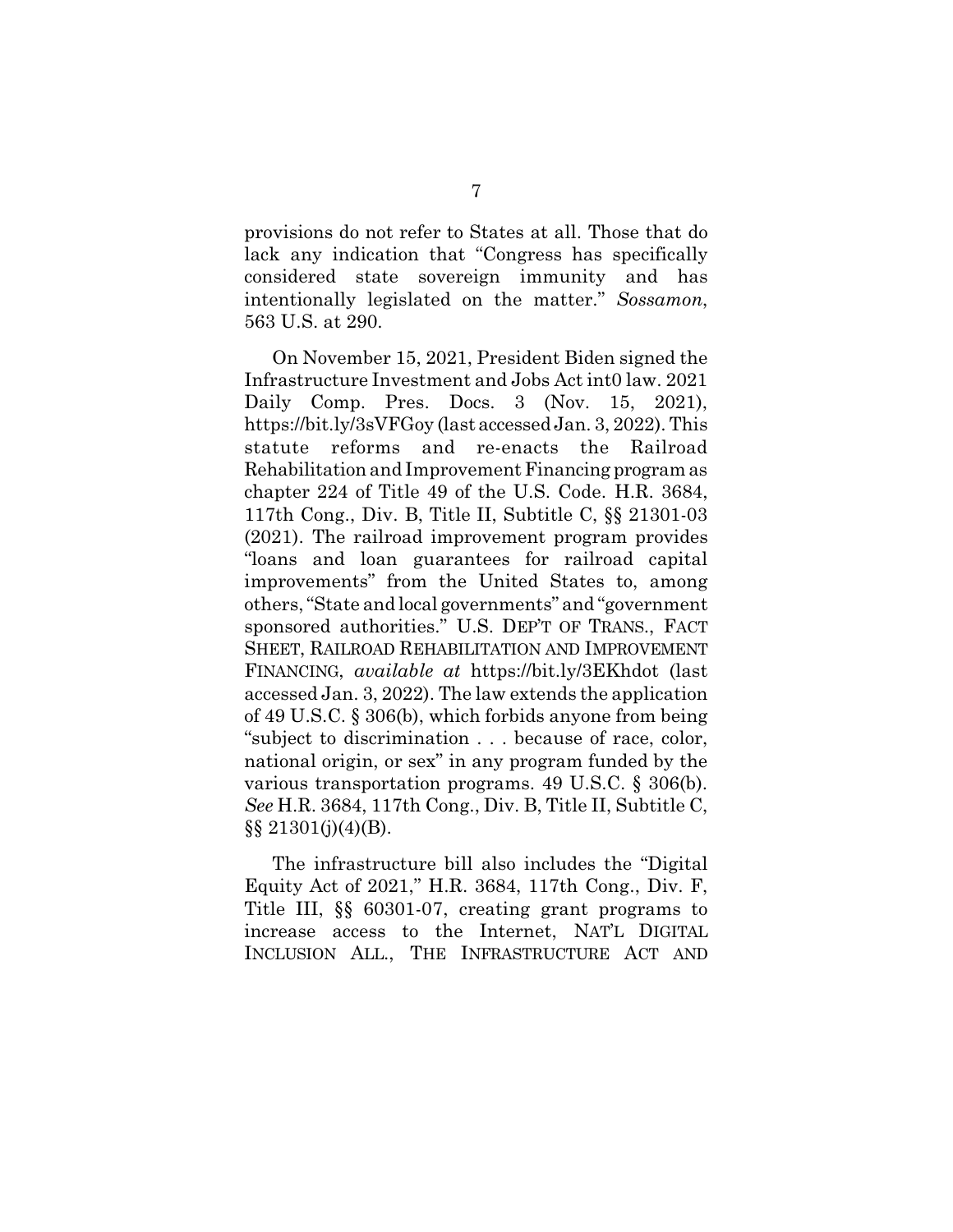DIGITAL EQUITY ACT PASSED… NOW WHAT?, *available at* https://bit.ly/3eOQ7lq (accessed Jan. 3, 2022). For this federal grant program, "[n]o individual in the United States may, on the basis of actual or perceived race, color, religion, national origin, sex, gender identity, sexual orientation, age, or disability, be excluded from participation in, be denied the benefits of, or be subjected to discrimination under any program or activity that is funded in whole or in part with funds made available to carry out this title." H.R. 3684, 117th Cong., Div. F, Title III, § 60307(a)(1).

Finally, the Appropriations Act in effect for the 2021 Federal Fiscal Year provides that "[n]one of the funds made available to the Department of Justice . . . may be used to discriminate against or denigrate the religious or moral beliefs of students who participate in programs for which financial assistance is provided from those funds, or of the parents or legal guardians of such students." Consolidated Appropriations Act, 2021, Div. B. § 511, 134 Stat. 1182, 1277 (Dec. 27, 2020). *See also id.*, 134 Stat. 1615 (Appropriation for the Corporation for Public Broadcasting); *id.*, 134 Stat. 1622 (prohibition on availability of funds from the Department Health and Human Services "to a State or local government" that engages in "discrimination on the basis that the health care entity does not provide, pay for, provide coverage of, or refer for abortions."); *id.*, Title X § 1001(c), 134 Stat. 3217 (protection against discriminatory treatment in mortgage relief available under the 2019 CARES Act).

Petitioner does not seek this Court's interpretation of the parameters of each program, the extent of State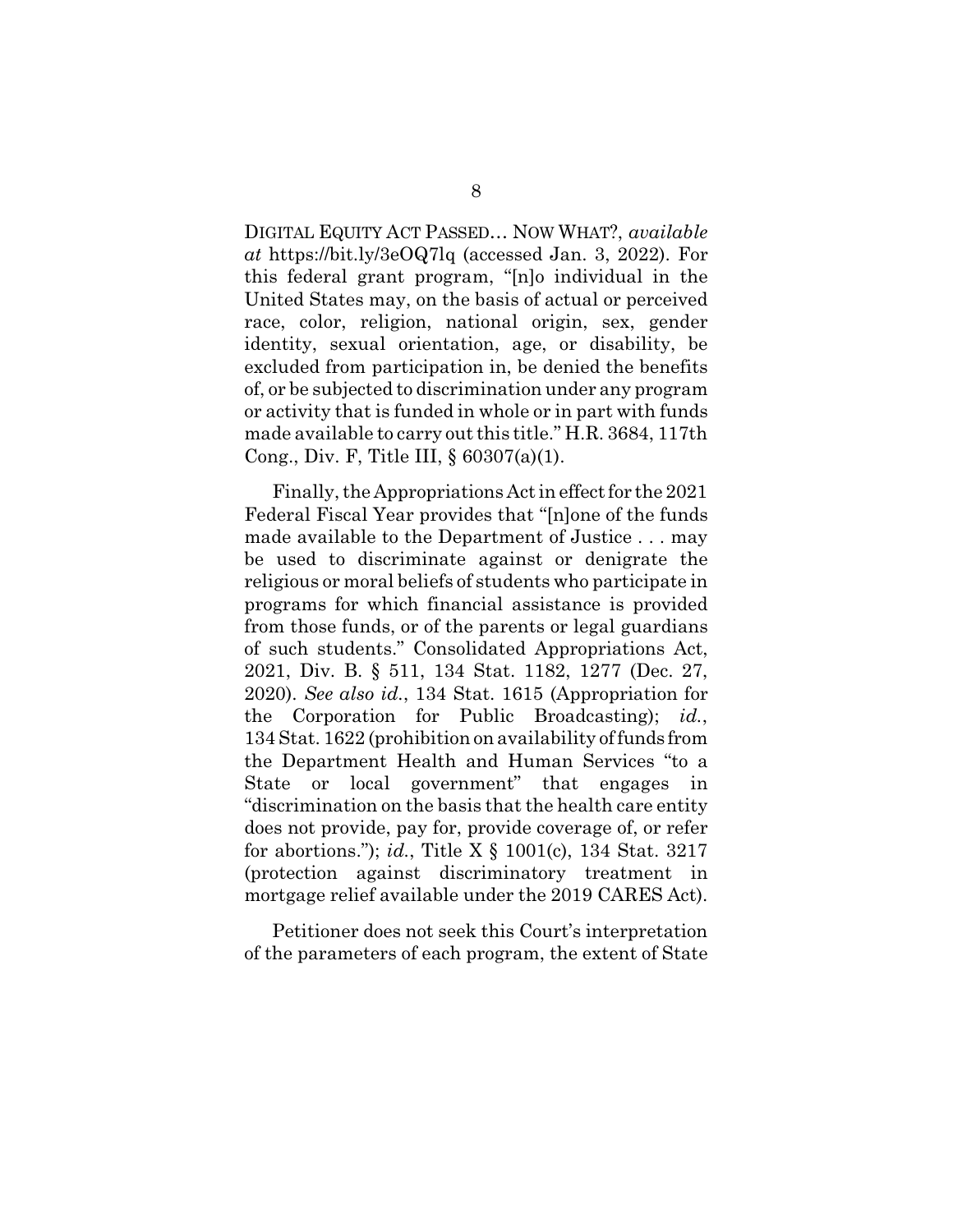enmeshment, or whether the Fourth Circuit's opinion also waives sovereign immunity for suits against States that participate in these programs. Rather, the critical point is that these provisions forbid discrimination in programs which receive federal funds; they are recent enactments; and these provisions lack evidence that "Congress has specifically considered state sovereign immunity and has intentionally legislated on the matter." *Sossamon*, 563 U.S. at 290. Without this Court's grant of certiorari, states within the Fourth Circuit will experience the lack of clarity that this Court's cases reject: ambiguity about whether State participation in federal spending programs will engender federal lawsuits by private parties.

#### **II. This Court's Review Is Warranted Now**

### **A. The Court of Appeals' Decision Creates a Circuit Conflict.**

1. Respondents assert that no circuit conflict exists because the Fifth and Tenth Circuit have not specifically considered the effect of CRREA in the context of § 1557 of the Affordable Care Act. Opp. at 17-25. In this view, Respondents disagree with the Fourth Circuit itself, which expressly acknowledged that its decision creates a split in authority. Judge Agee criticized the majority's lack of consideration for the longstanding interpretations in the Fifth and Tenth Circuits. "To create a circuit split on this consequential issue, one would expect the majority opinion to provide a good reason—or at least some reason—why the Fifth and Tenth Circuits' reading of the Residual Clause is implausible." Pet. App. at 52.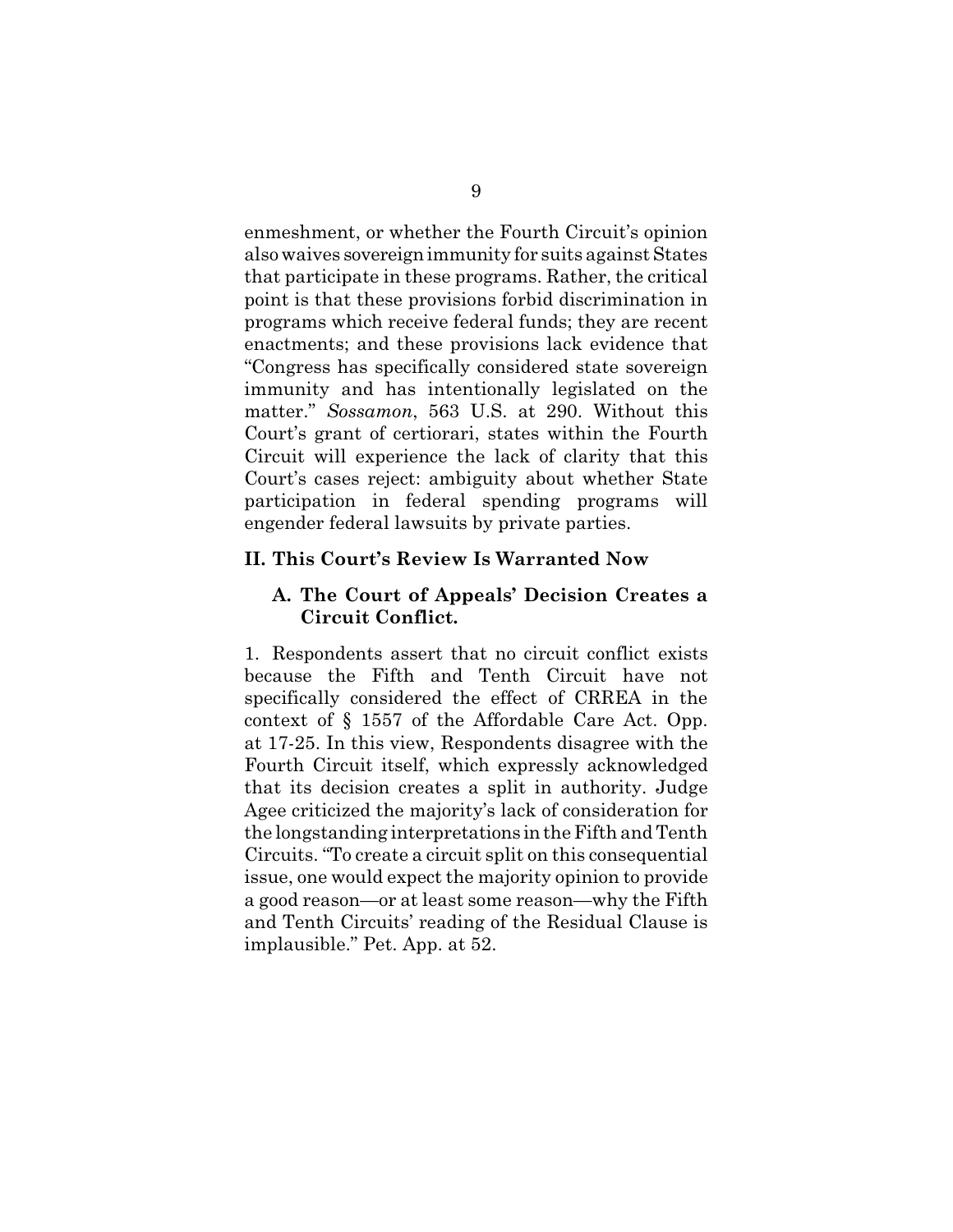Unlike Respondents, Chief Judge Gregory and Judge Diaz agreed with the dissent that the decision creates a circuit split. "The dissent correctly notes that, by rejecting this brand of statutory interpretation, we take a different view of the residual clause than two of our sister circuits." Pet. App. at 25 n.4 (Gregory, C.J.). "To the extent that [*Levy v. Kansas Dep't of Soc. & Rehab. Servs.*, 789 F.3d 1164 (10th Cir. 2015)] purports to reject wholesale the residual clause's applicability to provisions enacted after 1986, I decline to follow it." Pet. App. at 46 n.10 (Diaz, J.).

This Court looks to whether "a United States court of appeals has entered a decision in conflict with the decision of another United States court of appeals on the same important matter." R. Sup. Ct. 10(a). This has unambiguously occurred. The States are subject to different interpretations of CRREA. It is irrelevant that the plaintiffs in these lawsuits brought different causes of action. In each case, it is CRREA's demand for a waiver of sovereign immunity that must be satisfied for the lawsuit to proceed. As noted in the Petition for certiorari, the Fifth and Tenth Circuit have clearly and definitively rejected the reading put forward by the Fourth Circuit below. Pet. Br. at 15-26.

For the circuits in agreement, Opp. at 17-18, Petitioner challenges only the provision invoked by Respondents and the Fourth Circuit: the residual clause of CRREA. The Court need not address whether a waiver of sovereign immunity exists for each specifically identified statute. The question presented is the one reserved by *Sossamon*: whether "a residual clause like the one in [CRREA] could constitute an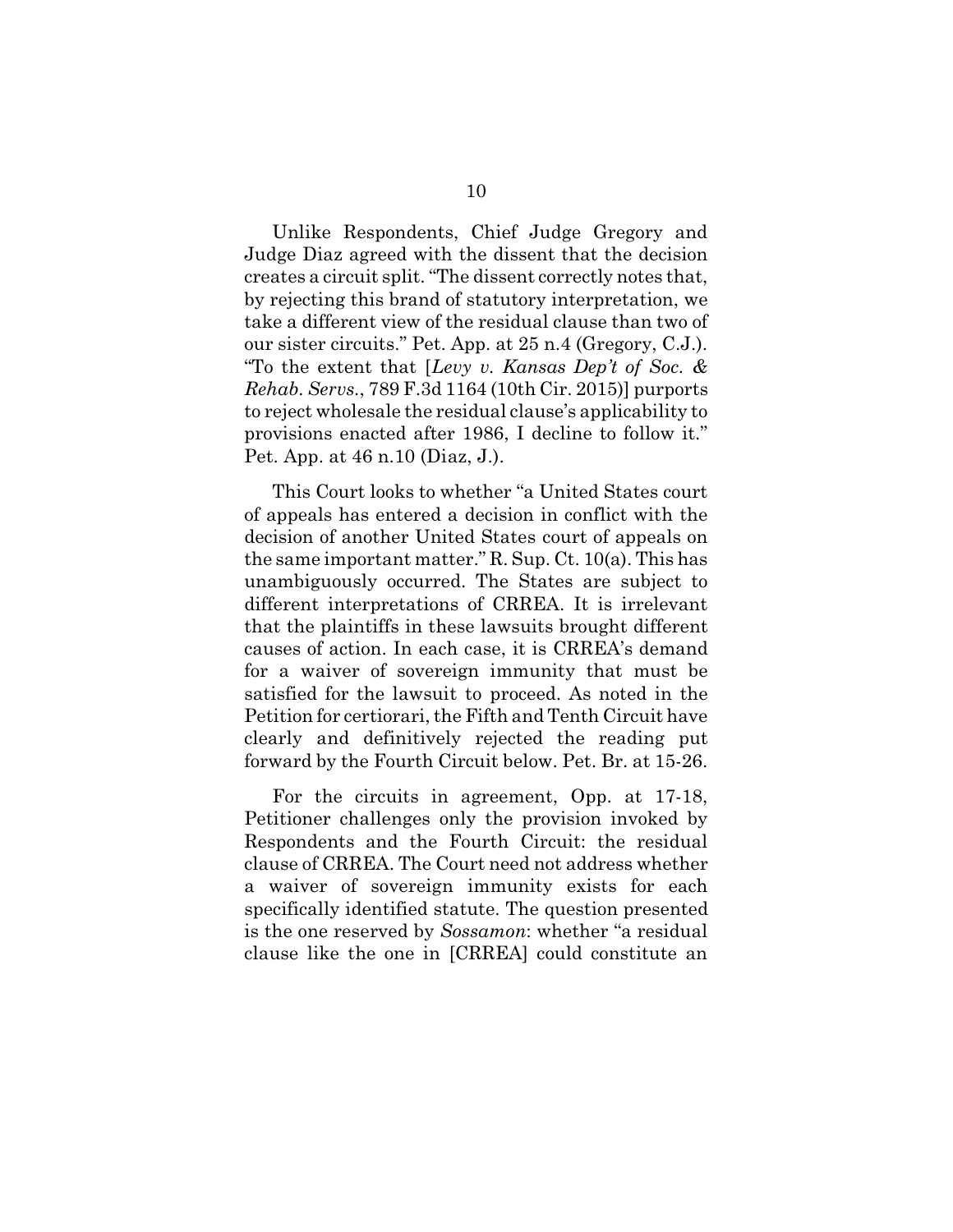unequivocal textual waiver" of state sovereign immunity." 563 U.S. at 292.

#### **B. This Case Represents an Appropriate Vehicle.**

1. Respondents note that litigation proceeds in the trial court below. This is unsurprising and presents no reason to defer or deny review. Respondents have sought injunctive relief against state officials under *Ex parte Young*, 209 U.S. 123 (1908). The availability of such relief has never been seen as a reason to defer review of claims for money damages against the State itself. The State's claim to sovereign immunity involves "a fundamental constitutional protection whose resolution generally will have no bearing on the merits of the underlying action." *Puerto Rico Aqueduct & Sewer Auth. v. Metcalf & Eddy, Inc.*, 506 U.S. 139, 145 (1993) (internal citation omitted). The value of immunity "is for the most part lost as litigation proceeds past motion practice." *Id.* This is true even when prospective relief is available against officers; as here, it "does not permit judgments against state officers declaring that they violated federal law in the past." *Id.*

Moreover, this Court's review, whether granted for review this term or next, will not become moot. Respondent's claims under the Equal Protection Clause are more straightforward than those under § 1557 of the ACA, as this Court acknowledged with a grant of certiorari in a separate case this term. *Compare Washington v. Davis*, 426 U.S. 229, 239 (1976) (Fourteenth amendment does not prohibit all policies with disparate impact) *with CVS Pharmacy, Inc. v.*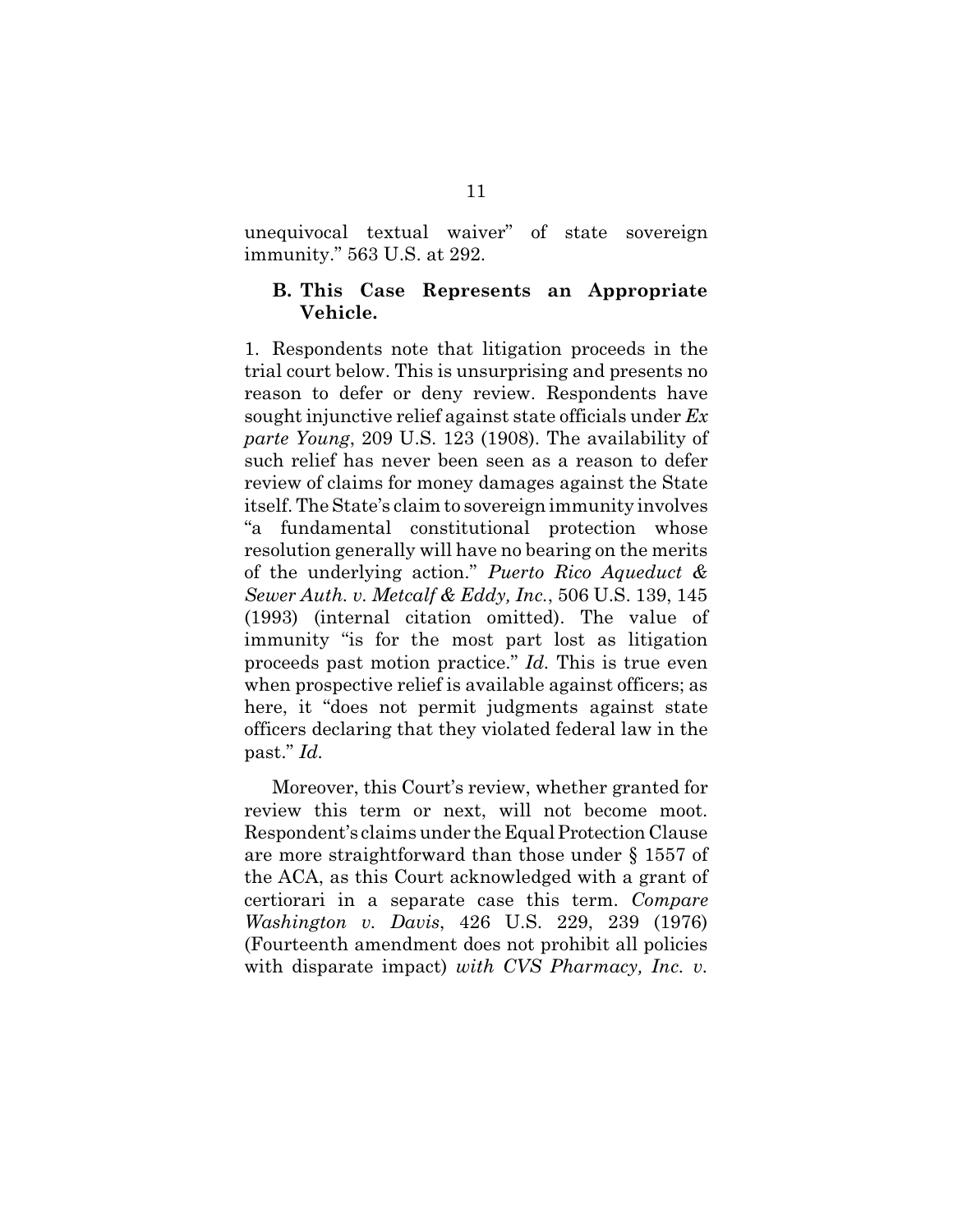*Doe*, 141 S. Ct. 2882 (granting writ of certiorari to decide whether section 504 of the Rehabilitation Act of 1973 provides a disparate-impact cause of action in § 1557 suit against private insurer); 142 S. Ct. 480 (2021) (dismissing writ at request of parties).

Nor does Respondents' parol evidence provide a basis to deny review. Respondents refer to documents in the record below in a manner that muddles the question presented with a separate issue: Petitioner's prior obligation under a regulation by the U.S. Department of Health and Human Services which explicitly addressed federal grantees. Respondents cite records that were generated in 2016, at a time when a specific federal regulation applied to Respondent as a federal grantee, and prior to the issuance of an injunction staying this regulation as inconsistent with law. *See generally Franciscan All., Inc. v. Burwell*, 227 F.Supp.3d 660 (N.D. Tex. Dec. 31, 2016) (discussing the 2016 HHS regulation and enjoining its enforcement). These documents, generated in the shadow of an enjoined, and later rescinded, federal regulation do not reflect a "clear declaration by the State" under which a court can "be certain that the State in fact consents to suit" under a federal statute. *Sossamon*, 563 U.S. at 284.

For the foregoing reasons and those stated in the petition for a writ of certiorari, the petition should be granted.